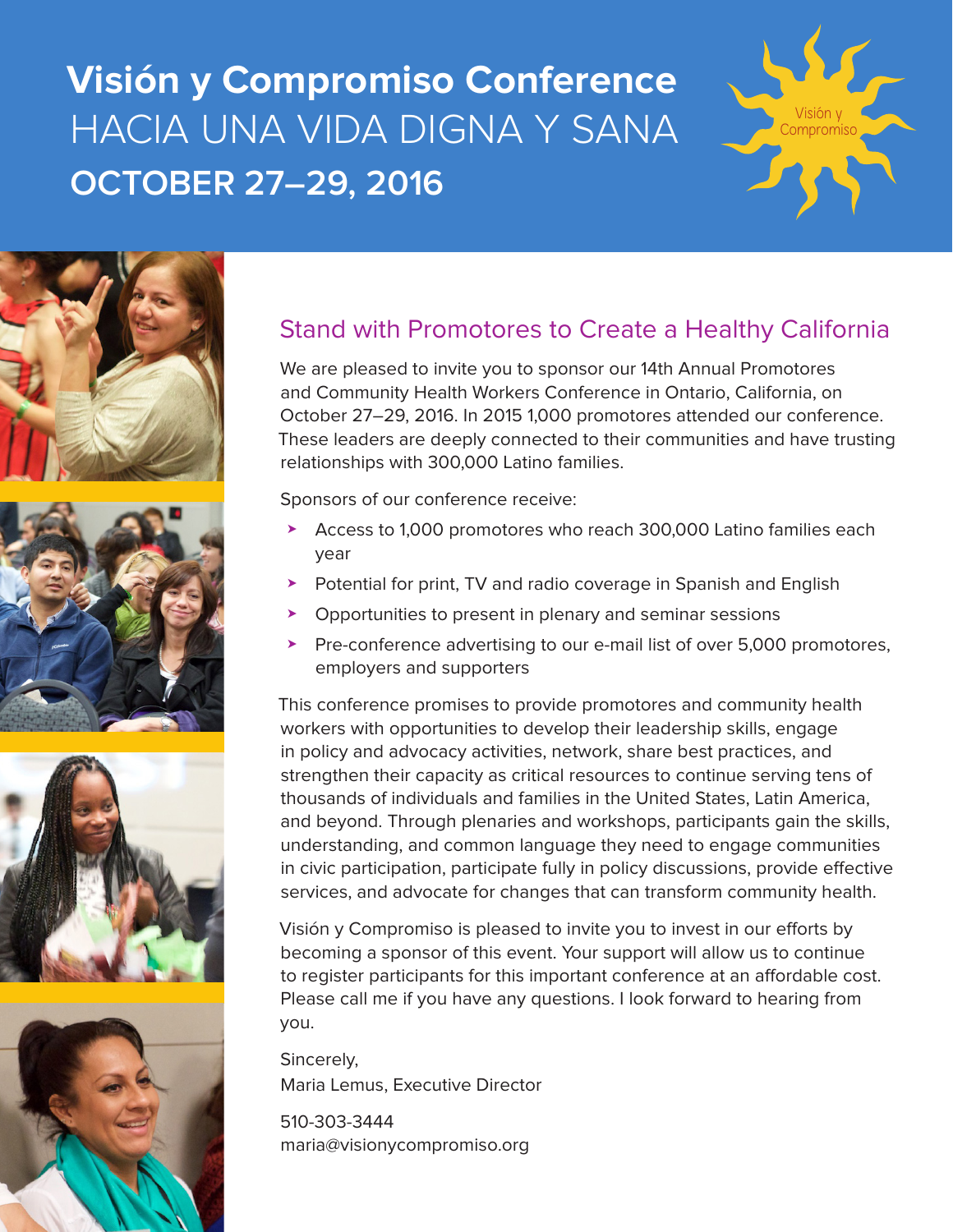# **Visión y Compromiso Conference**  SPONSORSHIP PACKAGES



exclusive

## **TITLE CONFERENCE SPONSOR**  \$50,000

- $\triangleright$  Name and logo in the event title
- ▶ Premier recognition in all invitation materials
- ▶ Logo identification on all printed materials and website
- ▶ Full page ad in the program book
- $\blacktriangleright$  Featured keynote address
- $\blacktriangleright$  Preferred exhibitor space\*
- ▶ Corporate logo prominently displayed at all events
- $\triangleright$  Branded item distributed to event attendees
- ▶ VIP table at all plenaries
- ▶ VIP table at lunch on day one and two
- ▶ Two VIP dinner gala tickets

## **PLATINUM SPONSOR**  \$25,000

- ▶ Logo identification on all printed materials and website
- ➤ Half page ad in the program book
- ➤ Speaking opportunity during conference
- ▶ Preferred exhbitor space\*
- ➤ Corporate logo prominently displayed at all events
- ➤ VIP seating for five at day one plenary
- ➤ VIP seating for five at day one lunch
- ➤ Two VIP dinner gala tickets

Exhibitor space includes two-day conference registration for two staff



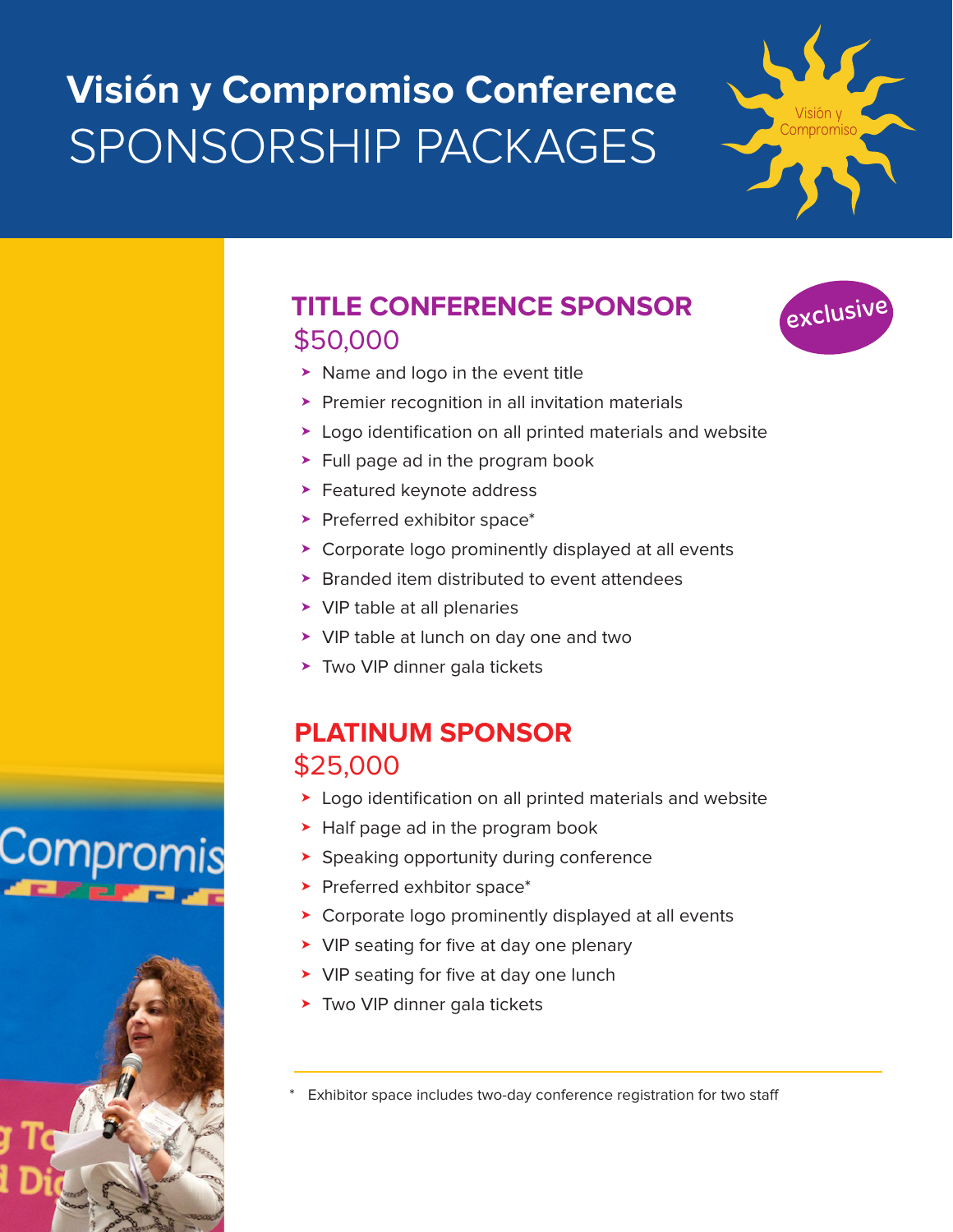## **GOLD SPONSOR**  \$10,000

- ▶ Logo identification on all printed materials and website
- ▶ Quarter page ad in the program book
- ▶ Limited speaking opportunity
- ▶ Exhibitor space\*
- ▶ Corporate logo displayed at all events
- ▶ VIP seating for one at day one lunch

## **EVENT SPONSOR**  \$5,000

- ➤ Logo identification on all printed materials and website
- ➤ Business card-sized ad in the program book
- ▶ Exhibitor space\*
- ➤ Corporate logo displayed at all events

## **CONTRIBUTOR**  \$2,500

- ➤ Logo identification on all printed materials and website
- ▶ Exhibitor space\*
- Exhibitor space includes two-day conference registration for two staff